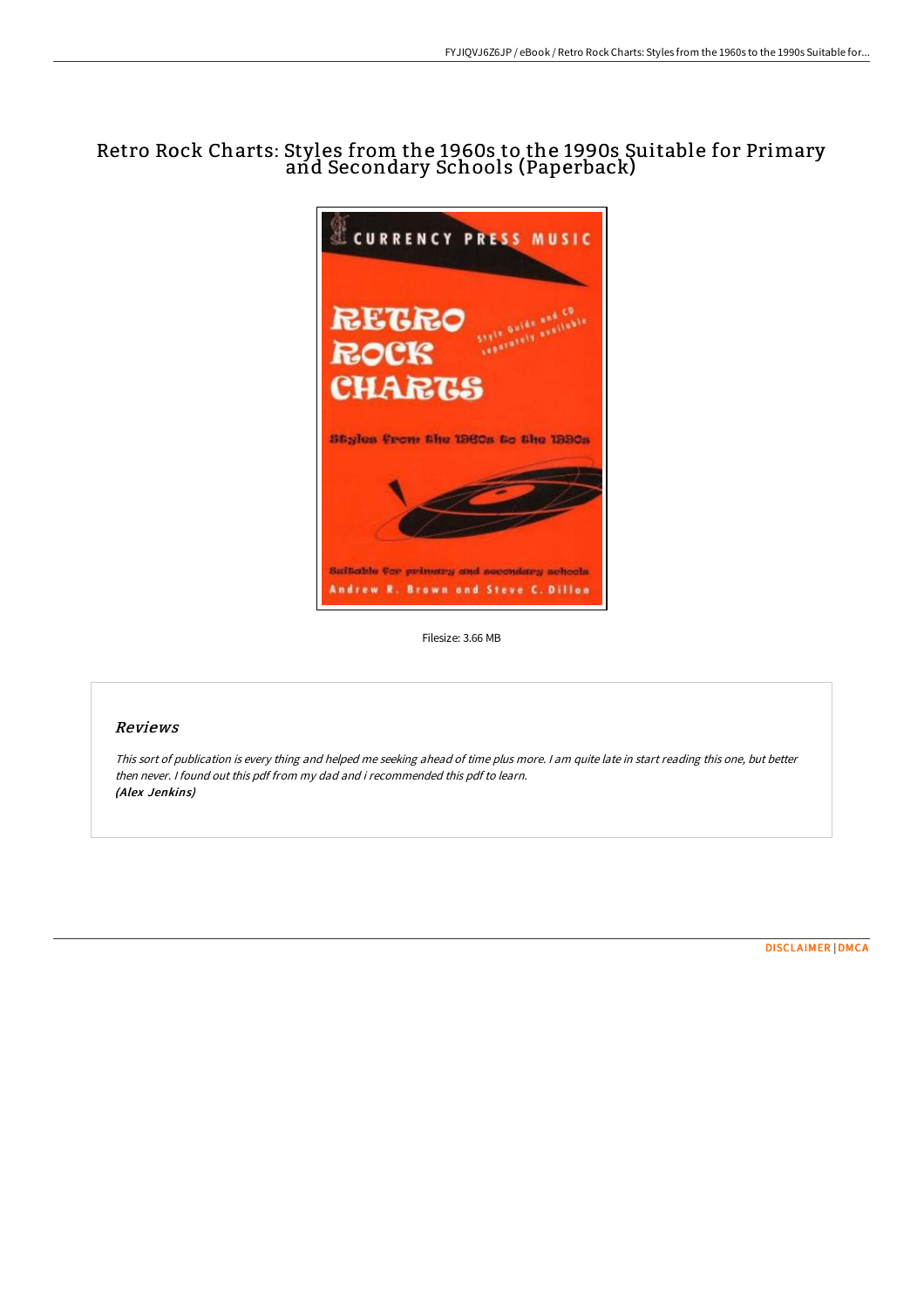## RETRO ROCK CHARTS: STYLES FROM THE 1960S TO THE 1990S SUITABLE FOR PRIMARY AND SECONDARY SCHOOLS (PAPERBACK)



To read Retro Rock Charts: Styles from the 1960s to the 1990s Suitable for Primary and Secondary Schools (Paperback) PDF, remember to refer to the button listed below and save the document or have accessibility to additional information which are related to RETRO ROCK CHARTS: STYLES FROM THE 1960S TO THE 1990S SUITABLE FOR PRIMARY AND SECONDARY SCHOOLS (PAPERBACK) ebook.

Currency Press Pty Ltd, Australia, 2002. Paperback. Condition: New. UK ed.. Language: English . Brand New Book. The Retro Rock Charts are a funto-play resource for ensembles of variable instrumentation or the standard rock n roll band format. The Charts contain master scores and parts in the styles explored in the Style Guide and allow for a wide range of abilities. The styles referred to are glam rock, jazz rock, rockabilly, disco, psychedelic rock, art rock, ska, zydeco, hip-hop and Latin rock. Arranged for instruments in C, B-flat, E-flat and keyboard, the tuned instrumental parts can be used by junior secondary students or even novice elective students. The untuned percussion parts are of varied levels of difficulty and are particularly suitable for upper primary music classes. The concert-pitch charts work well with xylophones and Orff-style tuned percussion. Parts are available in C, B-flat, E-flat and for percussion. When played with the CD these parts can support a wide range of instrumentation and abilities. The percussion parts in particular will suit upper primary music classes, and the concert-pitch charts also work well with xylophones and OrE-style tuned percussion. The tuned instrumental parts can be used by junior secondary students or even novice elective students.

e Read Retro Rock Charts: Styles from the 1960s to the 1990s Suitable for Primary and Secondary Schools [\(Paperback\)](http://techno-pub.tech/retro-rock-charts-styles-from-the-1960s-to-the-1.html) Online

 $\Box$  Download PDF Retro Rock Charts: Styles from the 1960s to the 1990s Suitable for Primary and Secondary Schools [\(Paperback\)](http://techno-pub.tech/retro-rock-charts-styles-from-the-1960s-to-the-1.html)